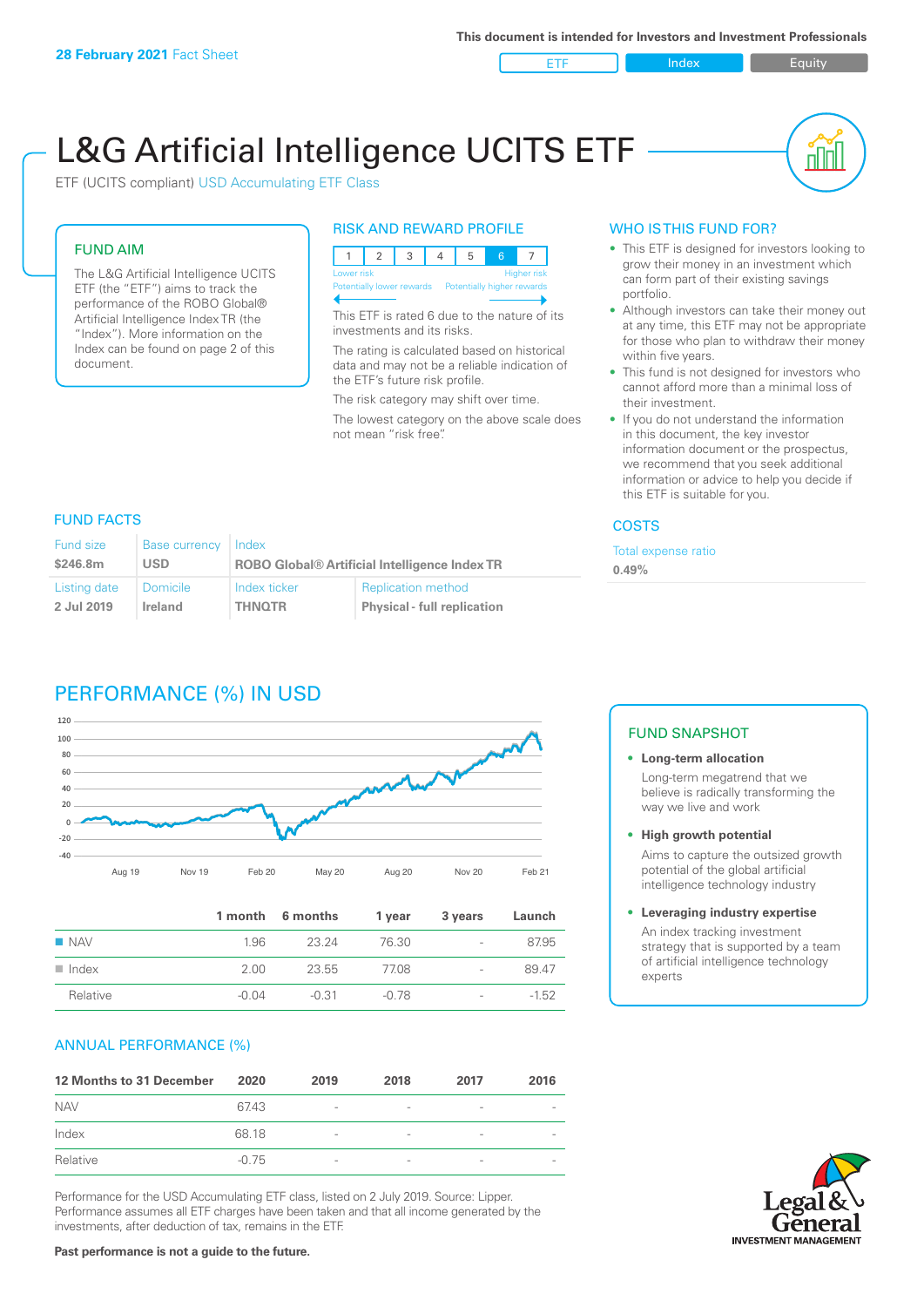# L&G Artificial Intelligence UCITS ETF

ETF (UCITS compliant) USD Accumulating ETF Class

# INDEX BREAKDOWN

The breakdowns below relate to the Index. The ETF's portfolio may deviate from the below. All data source LGIM unless otherwise stated. Totals may not sum to 100% due to rounding.



#### SECTOR (%)

| ■ Business Process        | 18.5 |
|---------------------------|------|
| ■ Big Data/Analytics      | 12.4 |
| $\blacksquare$ Ecommerce  | 122  |
| ■ Semiconductor           | 11.9 |
| Cloud Providers           | 10.8 |
| ■ Network & Security      | 10.2 |
| ■ Consumer                | 81   |
| $\blacksquare$ Healthcare | 6.6  |
| ■ Cognitive Computing     | 5.6  |
| $\Box$ Other              | 3.8  |
|                           |      |



# $\blacksquare$  USD 89.5  $R = F \cup R$  3.1  $HKN$  26  $\blacksquare$  TWD  $1.7$

 $\blacksquare$  GBP 1.5  $\blacksquare$  AUD 0.8  $PIN$  0.5  $N = CNY$  0.4

■ Top 10 constituents 20.5% Rest of Index 79.5% No. of constituents in Index 70

# TOP 10 CONSTITUENTS (%)

| Baidu                   | 3.0 |
|-------------------------|-----|
| iRobot                  | 2.5 |
| HubSpot                 | 2.0 |
| Varonis Systems         | 2.0 |
| Illumina                | 1.9 |
| Twilio                  | 1.9 |
| MongoDB                 | 1.9 |
| Wix.com                 | 1.8 |
| Etsy                    | 1.8 |
| <b>Tencent Holdings</b> | 17  |
|                         |     |

## INDEX DESCRIPTION

The Index aims to track the performance of a basket of companies that have a distinct portion of their business and revenue derived from the field of Artificial Intelligence, and the potential to grow within this space through innovation and/or market adoption of their products and/or services.

The index is comprised of companies which are publicly traded on various stock exchanges around the world that are exposed to the "Artificial Intelligence" theme as defined by ROBO Global®. ROBO Global® created and maintains a unique database of companies across the globe that have a portion of their business and revenue associated with Artificial Intelligence and enabling technologies. The ROBO Global® Industry Classification currently identifies 11 subsectors of the Artificial Intelligence theme that present a suitable level of product and technology maturity to carry high growth and returns potential.

A company is only eligible for inclusion in the Index if it is of a sufficient size (determined by reference to the total market value of its shares) and it is sufficiently "liquid" ( a measure of how actively its shares are traded on a daily basis). Within the Index, companies are weighted according a modified AI-factor weighting scheme. The Index is rebalanced quarterly in March, June, September and December.

## INVESTMENT MANAGER

GO ETF Solutions LLP is the investment manager for each of the exchange traded funds (ETFs) issued by Legal & General UCITS ETF Plc and is responsible for the day-to-day investment management decisions for this ETF. The team is highly experienced with respect to all aspects relating to the management of an ETF portfolio, including collateral management, OTC swap trading, adherence to UCITS regulations and counterparty exposure and monitoring.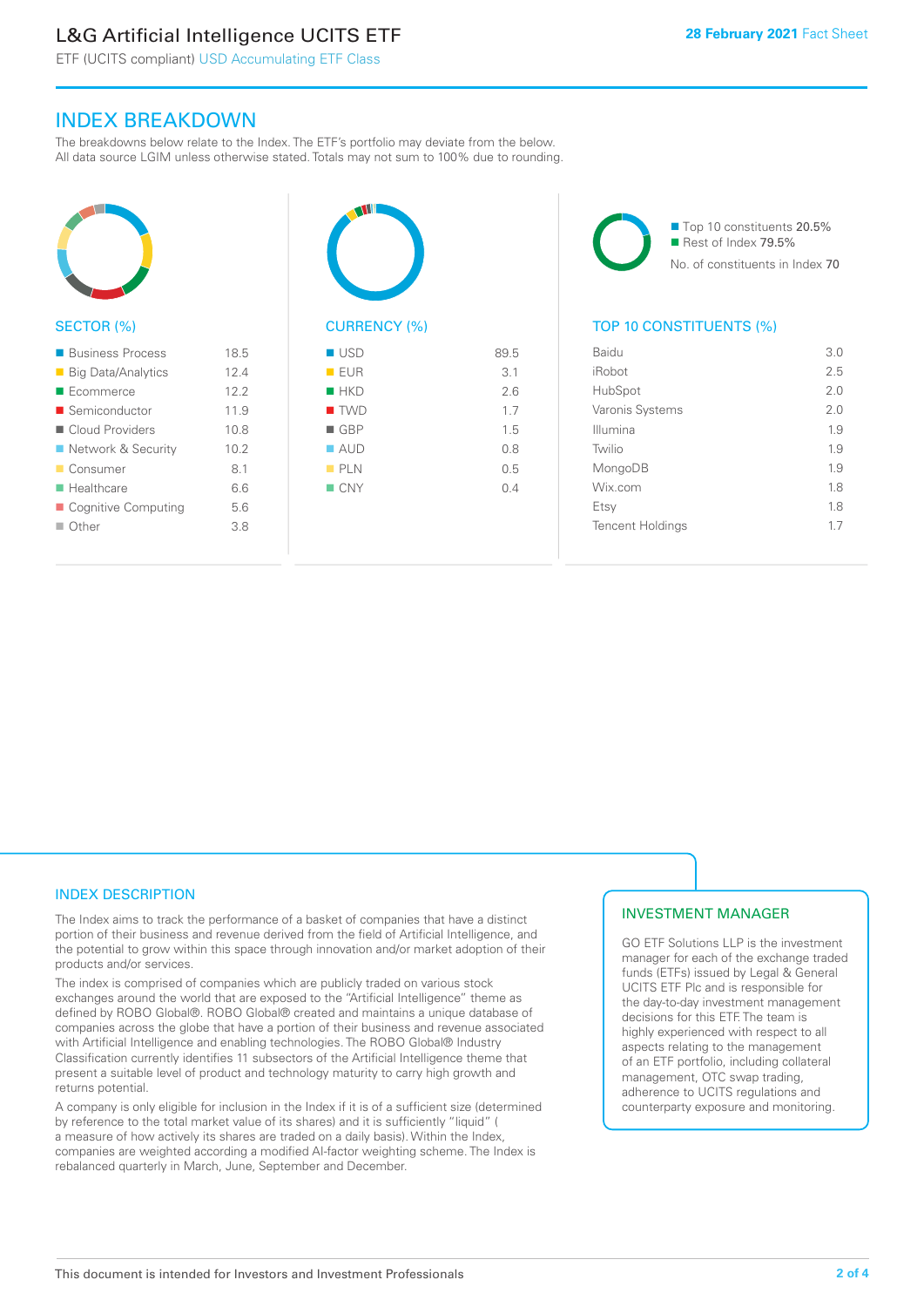# L&G Artificial Intelligence UCITS ETF

ETF (UCITS compliant) USD Accumulating ETF Class

#### KEY RISKS

- The value of an investment and any income taken from it is not guaranteed and can go down as well as up; you may not get back the amount you originally invested.
- An investment in the ETF involves a significant degree of risk. Any decision to invest should be based on the information contained in the relevant prospectus. Prospective investors should obtain their own independent accounting, tax and legal advice and should consult their own professional advisers to ascertain the suitability of the ETF as an investment.
- Third party service providers (such as counterparties entering into financial derivative instruments with the ETF or the ETF's depositary) may go bankrupt and fail to pay money due to the ETF or return property belonging to the ETF.
- As the Index includes micro, small and medium-sized publicly traded companies, the ETF is subject to the risk that such companies may be more vulnerable to adverse business or economic events and greater and more unpredictable price changes than larger companies or the stock market as a whole.
- The ETF is subject to the risks associated with technology-focused companies that are particularly vulnerable to rapid developments in technology (which may leave their products out-of-date), government regulation and competition from domestic and foreign competitors who may have lower production costs. Such companies may also have difficulties establishing and maintaining patents, copyrights, trademarks and trade secrets relating to their products which could negatively affect their value.
- It may not always be possible to buy and sell ETF shares on a stock exchange or at prices closely reflecting the NAV.
- If the Index provider stops calculating the Index or if the ETF's license to track the Index is terminated, the ETF may have to be closed.
- There is no capital guarantee or protection on the value of the ETF. Investors can lose all the capital invested in the ETF.

For mo[re inf](https://www.lgimetf.com/)ormation, please refer to the key investor information document on our website D

#### TRADING INFORMATION

| <b>Exchange</b>           | <b>Currency ISIN</b> |                      | <b>SEDOL</b>   | <b>Ticker</b> | <b>Bloomberg</b> |
|---------------------------|----------------------|----------------------|----------------|---------------|------------------|
| London Stock Exchange USD |                      | IE00BK5BCD43 BKF34R8 |                | <b>AIAI</b>   | AIAI I N         |
| London Stock Exchange GBX |                      | IE00BK5BCD43 BKF39F1 |                | AIAG          | AIAG LN          |
| Borsa Italiana            | <b>EUR</b>           | IE00BK5BCD43 BKF34O7 |                | AIAI          | AIAI IM          |
| Deutsche Börse            | EUR                  | IE00BK5BCD43 BKF34L2 |                | XMI D         | XMI D GY         |
| <b>SIX Swiss Exchange</b> | <b>CHF</b>           | IE00BK5BCD43         | <b>BMG6975</b> | <b>AIAI</b>   | <b>AIAI SW</b>   |

The currency shown is the trading currency of the listing.



#### SPOTLIGHT ON LEGAL & GENERAL INVESTMENT MANAGEMENT

We are one of Europe's largest asset managers and a major global investor, with assets under management of £1,240.6 billion (as at 30 June 2020). We work with a wide range of global clients, including pension schemes, sovereign wealth funds, fund distributors and retail investors.

Source: LGIM internal data as at 30 June 2020. The AUM disclosed aggregates the assets managed by LGIM in the UK, LGIMA in the US and LGIM Asia in Hong Kong. The AUM includes the value of securities and derivatives positions.

# COUNTRY REGISTRATION



#### **AVAILABILITY**

| ISA eligible                    | Yes |
|---------------------------------|-----|
| SIPP eligible                   | Yes |
| <b>UK Fund Reporting Status</b> | Yes |

#### TO FIND OUT MORE







Lines are open Monday to Friday 8.30am to 6.00pm. We may record and monitor calls. Call charges will vary.

#### **Index Disclaimer**

The L&G Artificial Intelligence UCITS ETF (the "ETF") is not sponsored, promoted, sold or supported in any other manner by ROBO Global LLC or Solactive AG (the "Index Parties"), nor do the Index Parties offer any express or implicit guarantee or assurance either with regard to the results of using the ROBO Global® Artificial Intelligence Index TR (the "Index") and/or Index trademark or the Index price at any time or in any other respect. The Index is calculated and published by Solactive AG. The Index Parties use their best efforts to ensure that the Index is calculated correctly. Irrespective of their obligations towards the Company, the Index Parties have no obligation to point out errors in the Index to third parties including but not limited to investors and/or financial intermediaries of the ETF. Neither publication of the Index by Solactive AG nor the licensing of the Index or Index trademark by ROBO Global LLC for the purpose of use in connection with the ETF constitutes a recommendation by the Index Parties to invest capital in the ETF nor does it in any way represent an assurance or opinion of the Index Parties with regard to any investment in the ETF.